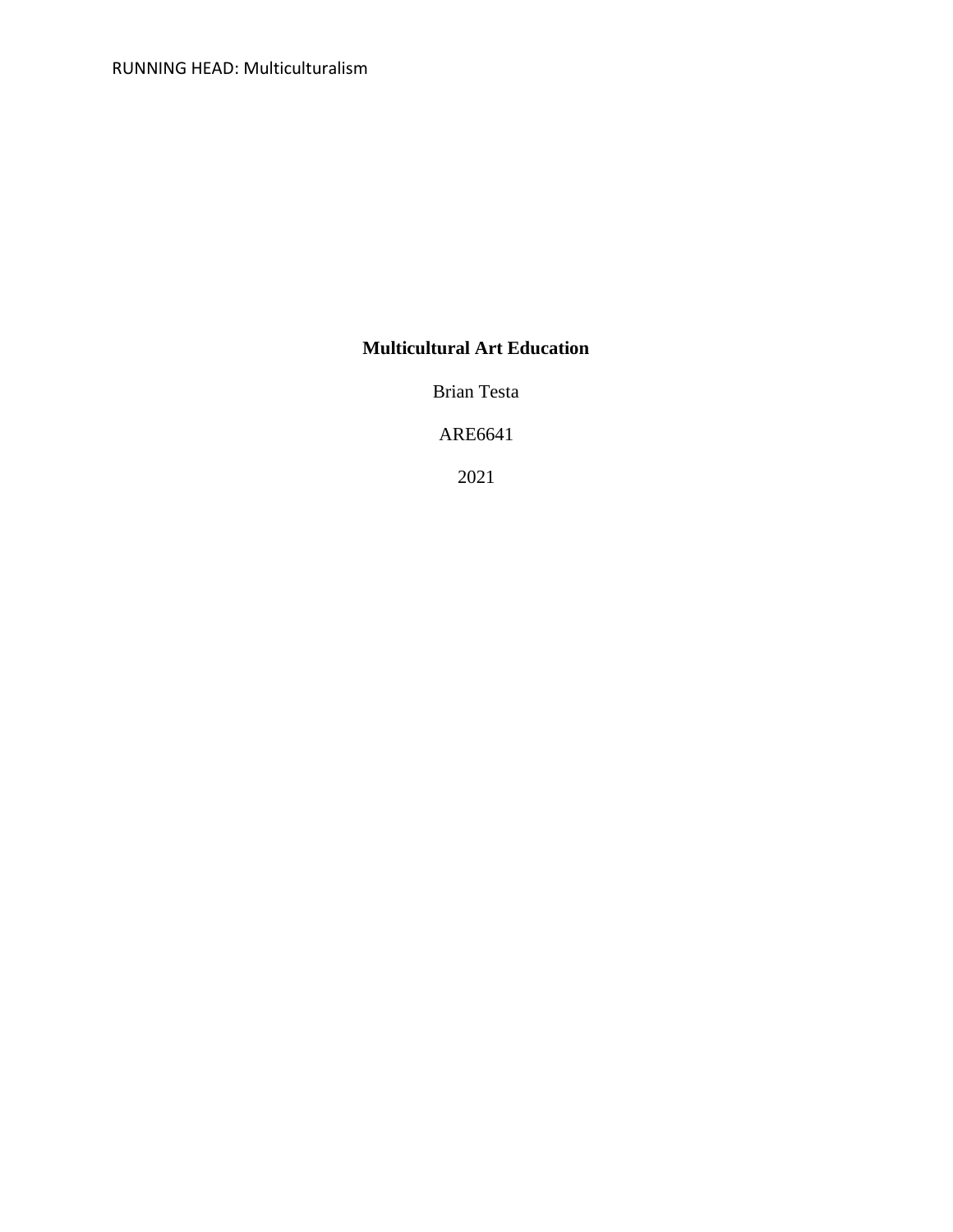## **Abstract**

This paper will critically analyze misconceptions regarding multiculturalism. Through expelling misconceptions, I seek to define multiculturalism within educational settings, specifically the art classroom. The reader is provided with evidence and opinions from leading scholars over the past forty years. This paper briefly discusses the evolution of multiculturalism and the importance of a multicultural curriculum in 2021.

*Keywords:* (Multiculturalism:Community:Contemporary:Curriculum:Melting Pot) *Word Count:* (1827)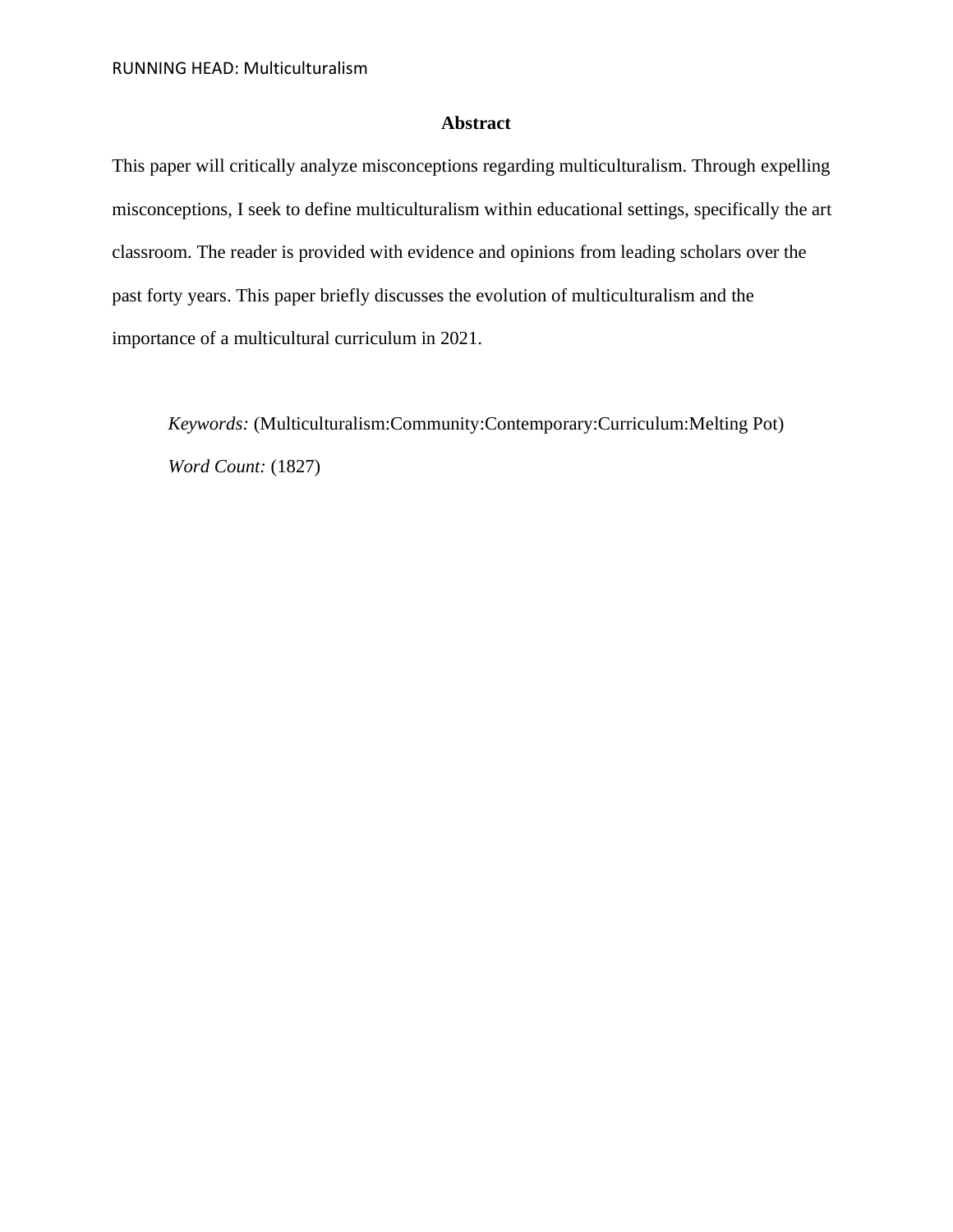#### **Multicultural Art Education**

The core premise of multicultural education is the eradication of discrimination and prejudice against minorities in the American public school system. Since the late 1980s multiculturalism has evolved beyond general education to encompass art education. Opponents of multicultural education, such as Stosky (1992) view this approach to art education "to be more of a political movement than a forum for true educational reform" (Adejumo, 2002, p. 33).

To better understand this complex topic, one must first create a working definition of *culture*. In this context, I will draw upon Macionis (1997), "Culture entails human-constructed environment and behavioral patterns within a defined group or society" (Adejumo, 2002, p. 35). It is important to note, this definition is inapplicable to cultural boundaries dissolved or eradicated through internet avatars, or digital representations of oneself. Within a VR learning environment, the definition of a group can be extended beyond geographical boundaries. Adjumo (2002), writes, "Members of a culture rely on symbols systems to communicate vital ideas and emotions" (p. 35). One could argue with the advent of virtual and augmented realities, symbolic systems become disrupted and inter-cultural exchange occurs, thus eradicating culture-specific symbols, for universally accepted systems, such as Emoji.

#### **Why Multiculturalism?**

To gain insight into the past, one must look further back. During the 1960's and 1970's new ideas surrounding gender, sexuality, race, and religion developed. Billings (1995) writes, This was a logical outcome of the 1954 Supreme Court decision" Brown vs. the Board of Education", which mandated racial integration in the public schools (p. 23) These movements developed to rectify social inequalities (Adejumo, 2002, p. 33). Haynes (1997) writes, the concept of multicultural education evolved from (these) social and educational movements.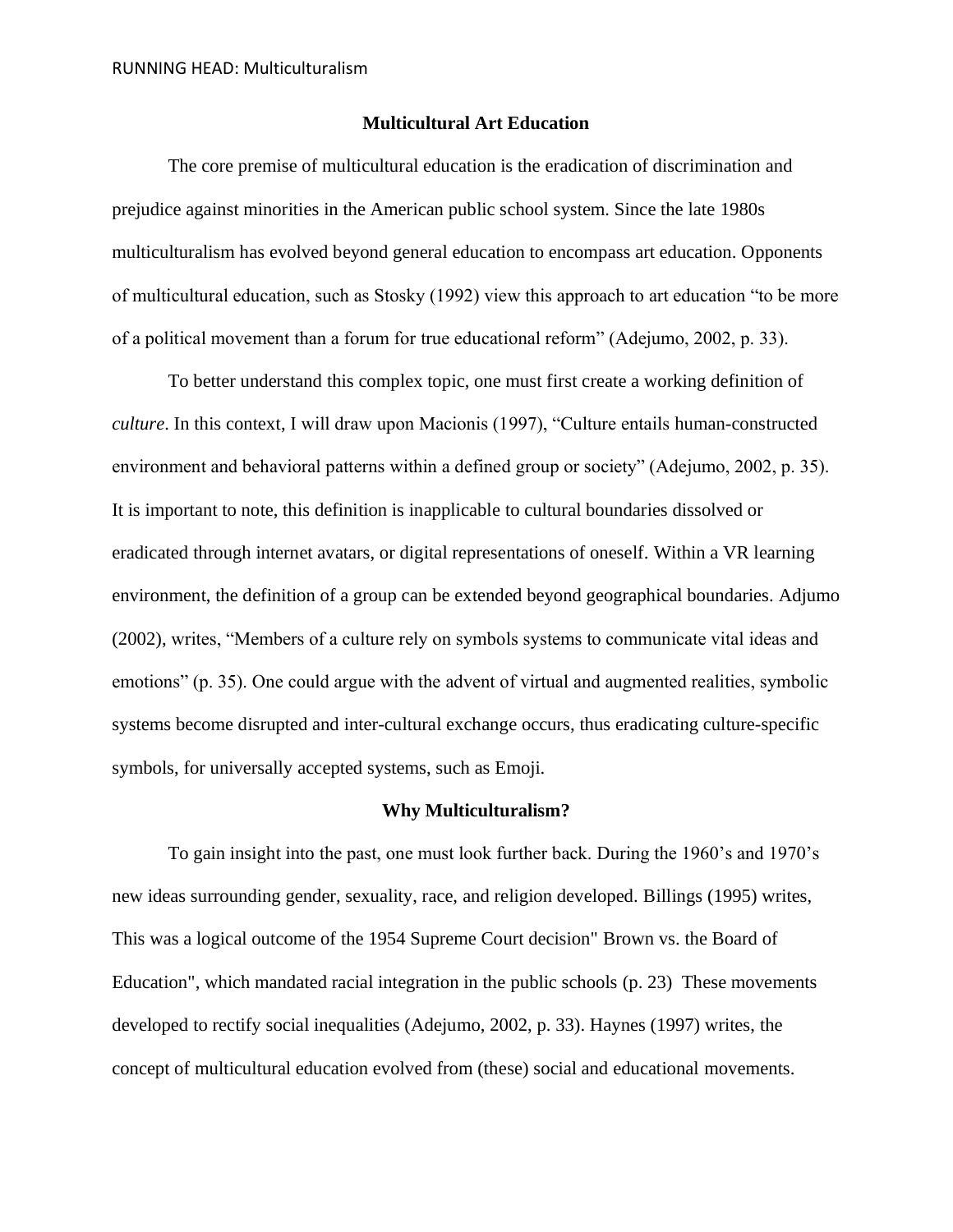Issues of desegregation and bilingual education paved the way for greater and just access to education. The effects of desegregation have been gradual and slow, at best. Many communities are still separated and affected by prior segregation laws.

Multiculturalism seeks to challenge the dominance of the Western, white-male cultural tradition. Within this perspective of western culture, it is guilty of "sexism, racism, classism, ageism, elitism, essentialism, homophobia, and ethnocentrism" (Collins & Sandell, 1992, p. 8). Historically, the art education curriculum has not represented a wide gambit of cultures, and ways of being. A traditional curriculum is rooted in the idea of the *old masters* and grounded in predominantly white-male thoughtforms that idealize the white gallery space. This flawed approach to art has resulted in the absurd idea of the *melting pot.*

Smith (1994) writes, The United States was founded during the so-called Age of Enlightenment, and white Americans, in general, have internalized certain enlightenment notions (p.14). Smith further elaborates on this internalization of white Americans by sharing the hesitancy of open discussion by a non-American graduate student, "Open-ended discussions, he informed me, are an expression of our open society" (p. 14). This shows the vast differences among education and cultural systems globally, and how national cultures can influence one's own beliefs regarding their own free will.

#### **Politics and Misconceptions**

One issue of debate is the question, "Who is most qualified to teach the contents of minority cultures?" (Adejumo, 2002, p. 34). Proponents of multicultural art education, such as Banks (1989) argue, representation of minority groups in the art curriculum will have lifeenhancing impacts on students, such as improved social and cultural awareness and enhanced ability to make informed decisions in the process of social actions (Adejumo, 2002, p. 34). I can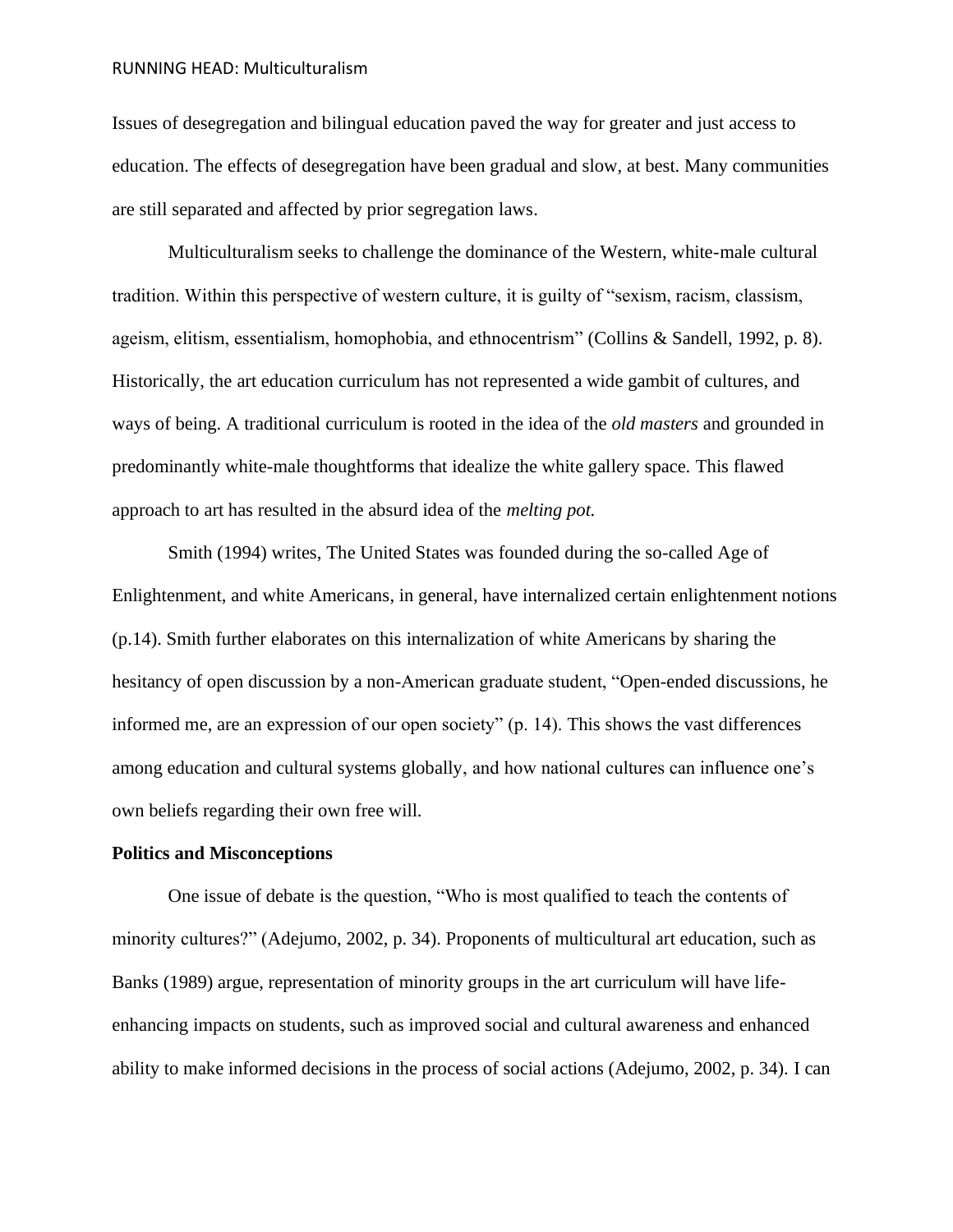draw upon my own teaching experience to attest to the importance of a curriculum that reflects the cultures, interests, and traditions of each student. During my fieldwork at Wyandanch High School, I developed a series of projects and lessons that guided students through an exploration of traditional Japanese Suminagashi techniques. This lesson evolved from an exploration of traditional culture, outside the realm of western culture to an exploration of the student's cultural tradition. This acted as an entry point that led to a guided exploration of cultural markings made from natural pigments. Several students explored adding Henna, and the meaning of different marks, along with the cultural significance of mark-making and celebrations.

One major dilemma to multiculturalism is the fact that within any liberation movement, some opt for integration, those who argue for separatism, and those who choose pluralism as the best route to liberation (Collins, 1981).

Elizabeth Delacruz (1995) identifies four main misconceptions about multicultural art education (a) the belief that multicultural education is for victimized minorities, (b) the claim that multicultural education is against the West, (c) predictions that multicultural education will divide the nation, and (d) speculations that multicultural education will pass (p. 57). The first two claims can be dismissed, as expanding the breadth of one's study beyond the immediate culture of the surrounding geographical location can only benefit the student. By irradicating an "us" vs "them" mentality we can come together as one species to better understand our differences and unique similarities. On the third claim, I can't imagine a more divided nation than we are experiencing in 2021, so this critique is invalidated. Delacruz (1995) mentions the ideas of Banks (1993) who believed, "we are deeply divided along racial, gender, economic, religious and class lines" (p. 58). The fourth claim is also invalidated by the fact multiculturalism is still taught and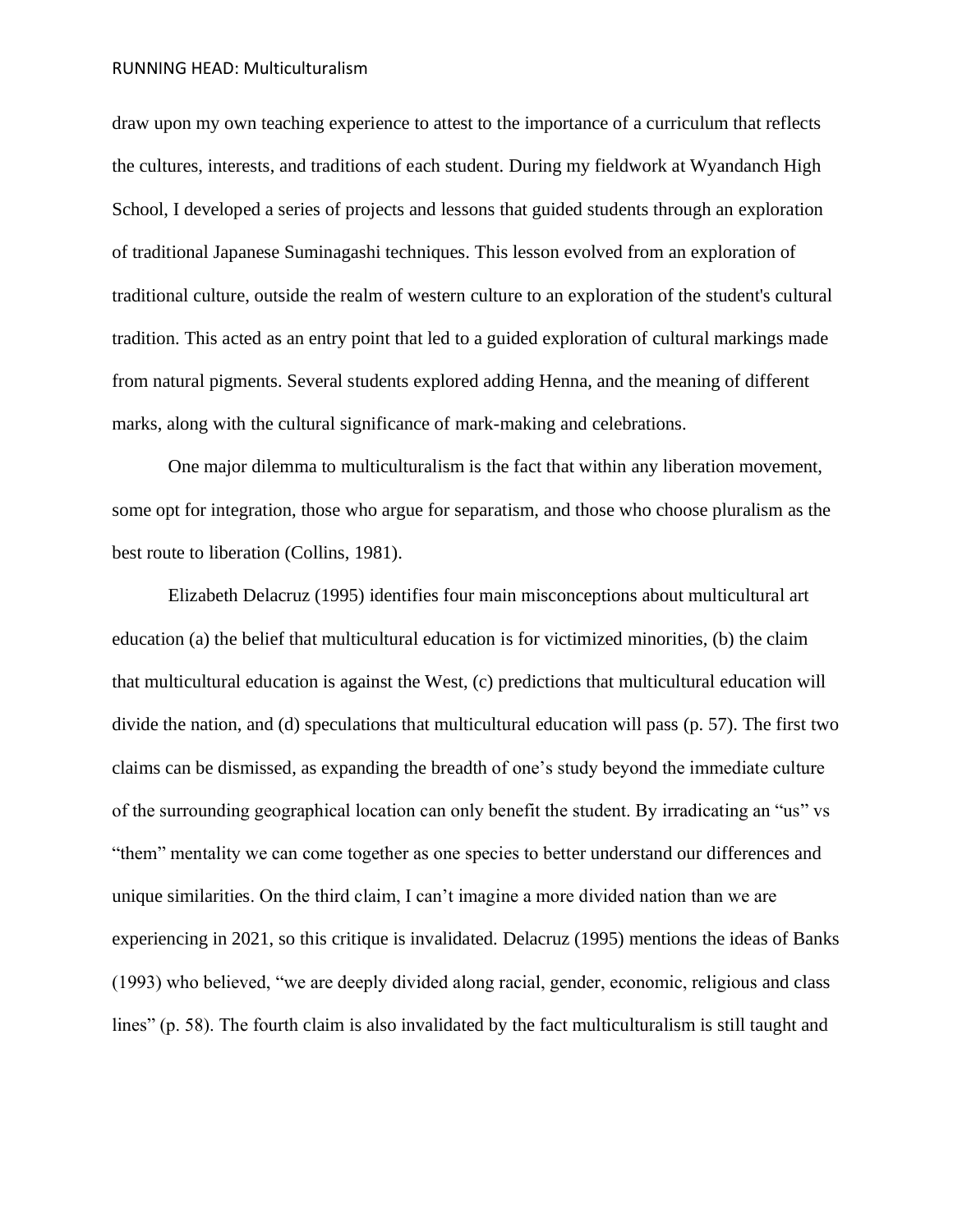discussed in academia today, and the ideas of multicultural education are present in the National Visual & Media Arts Standards of 2014.

### **Multicultural Society and Identity**

Through the exploration of culture and cultural objects, one can better understand the people who created the culture. The term cultures encompass actions, ideas, and beliefs that inform how people act and think within our shared reality. Young Imm Kang Song (2009) writes, working with students with a dual cultural identity can be challenging. (p. 19). Challenges arise when students identify with one culture by ethnicity and family but live in a different cultural context. Other ideas of identity arise through non-ethnic identities such as contemporary ideas surrounding gender and sexuality. It is important for art educators to allow students to explore their own identities and to manifest their persona.

Artmaking can act as a bridge to promote exploration of one's own identities within society. Kang Song (2009) writes, art became another language allowing student's realties to take on new meanings. (p. 23). Through the process of artmaking, students can form new connections and create meaningful ideas that encourage meaningful conservations. Conservations surrounding identity can act as a bridge towards creating a more peaceful and positive society.

#### **Multicultural Connections**

A contemporary approach to multicultural art education, according to Adjumo (2002), is concerned with promoting cultural pride and equal learning opportunities in the art for all children in the American school system (p. 34). Davenport (2000) further elaborates on the need for multicultural connections, "In the United States, dominant values reproduced in curricula often reflect a culture not shared by an ever-growing number of students" (p. 367). One approach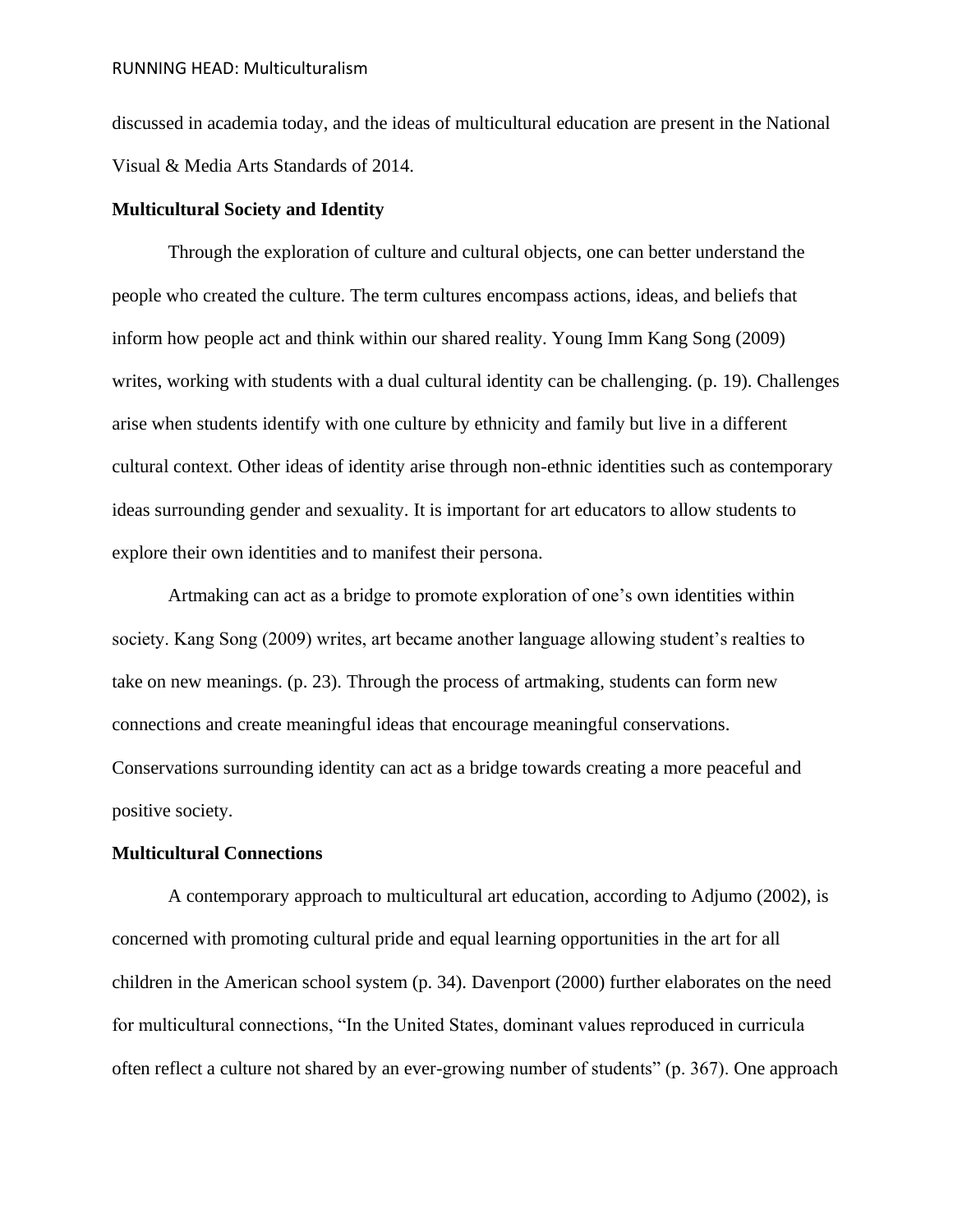to multiculturalism is community-based art education. In art education, community-based approaches invite the cultures of the students and the local context into the spotlight (Davenport, 2000, p. 370). Within this approach the cultures and identities of the students are explored through the artmaking, the themes explored and materials used are guided by community interest. Katter (1995) writes, "Our local community is our neighborhood, village, or town –the environs in which we have daily interaction, the community that feeds our classrooms (p.11).

For a non-American, yet western perspective on this issue I look towards, Anna M. Kindler, an Assistant Professor in Vancouver, Canada suggests children should move beyond ethnic roots to develop a cultural identity. Kindler (1994) writes, I suggested that by providing children with a rich, culturally diversified visual environment reflective of the composition of contemporary Canadian society, we may begin to contribute positively to the development of the "multicultural culture" by broadening the base from which young children construct their own cultural heritage (p. 60).

#### **Solutions or Possibilities**

To evaluate the effectiveness of a multicultural curriculum teachers can evaluate the knowledge of the students, and the quality of the work produced through processes and styles that evoke minority ideals, ideas, and themes. Adejumo (2002) writes, "The current approach should be reviewed to focus on the benefits of exposing all students to a diverse range of artworks for the purpose of enriching their knowledge of art on a global scale (p. 36). This can be accomplished far more successfully through connecting students with websites and online resources that allow students to see the creation process and learn about site-specific installations of contemporary artists. Cahan and Kocur (1994) write, "Yet within the movement for multicultural education, curriculum materials that address contemporary art are virtually absent.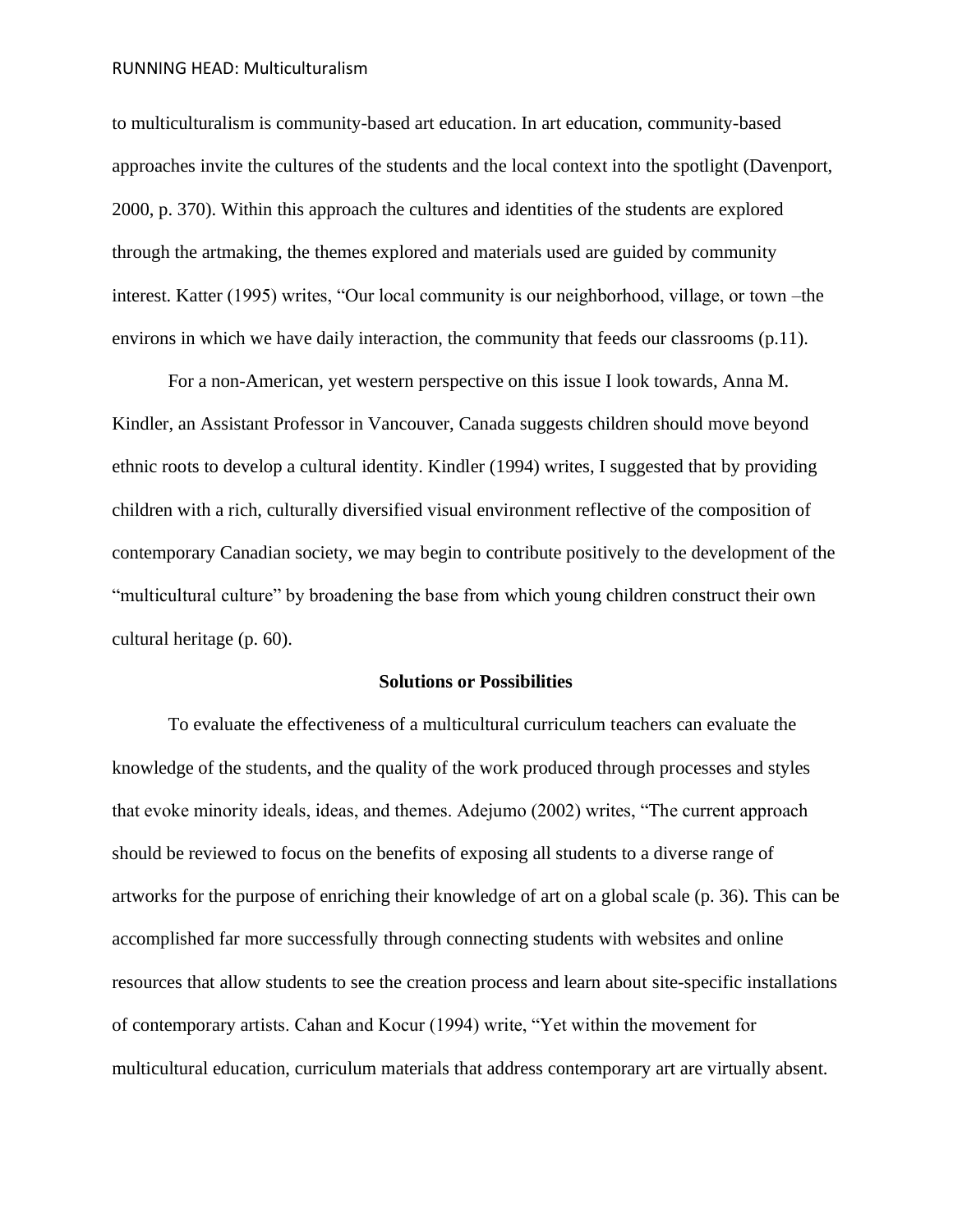Most multicultural art texts, slide sets, and reproductions include art made "long ago" or "Far away" (p. 26). One solution to this information divide before the widespread acceptance and use of Web 2.0, was to create site-specific installations "that recognize the sacredness of a place, resonating with its history and rechoreographing history in the African Diaspora with an impulse towards freedom" (Cahan and Kocur, 1994, p. 27). With modern technology: Web 2.0, wireless internet devices, and social media connections between geographically separate communities can be irradicated. Students can connect with Art through *Zoom Artist Talks*, *Virtual Tours, and*  Images and Video of Artists working, and the final artwork.

Stinespring (1996) notes the importance of moving beyond *first-stage* multiculturalism, "while first stage scholarship includes the previously excluded, those admitted must endure comparison in terms of criteria upon which the previously admitted had been recognized" (p. 50). Stinespring (1996) continues, "second-stage scholarship can serve to define the direction art curricula need to develop" (p. 50). In other words, once a multicultural classroom represents the culture of the students, culturalism can encompass multiple perspectives beyond cultural identities and toward understanding identities.

#### **Conclusion**

Multiculturalism is a reaction to the opposition of the "melting pot" theory, or the rise of monocultural ideas that seek to eradicate boundaries between distinct cultures. To best combat the most dangerous misconceptions regarding multiculturalism, the art educator can first find the uniqueness of each individual and create a curriculum that allows for exploration across cultures. The study of artists and activists should not reflect the culture of the individual alone, but rather encompass the interests beyond a cultural analysis. Through this approach the study of non-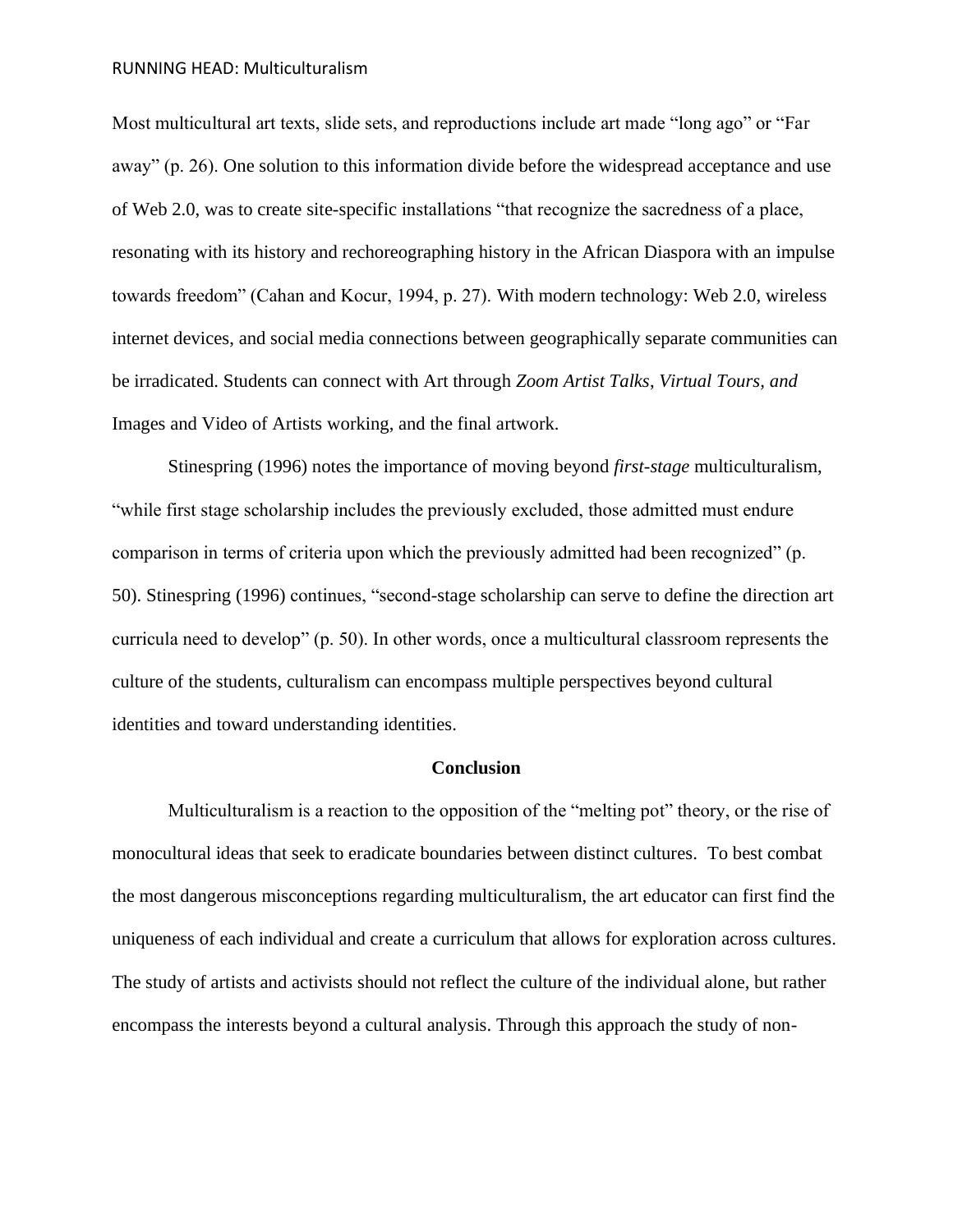western culture is not limited by the color of one's skin, the interest and fascination of a culture can be formed through the intellect of one's mind.

Boundaries between cultures can be formed by looking at similarities in traditions, and by creating a curriculum that reflects human culture regardless of preconceived notions, or geographic circumstances. The second stage multiculturalism seeks to further promote a multitude of perspectives and identities. The most groundbreaking action an art educator can take is to create a space that allows for different cultures and traditions to be expressed and valued, a curriculum that explicitly allows for representation of all.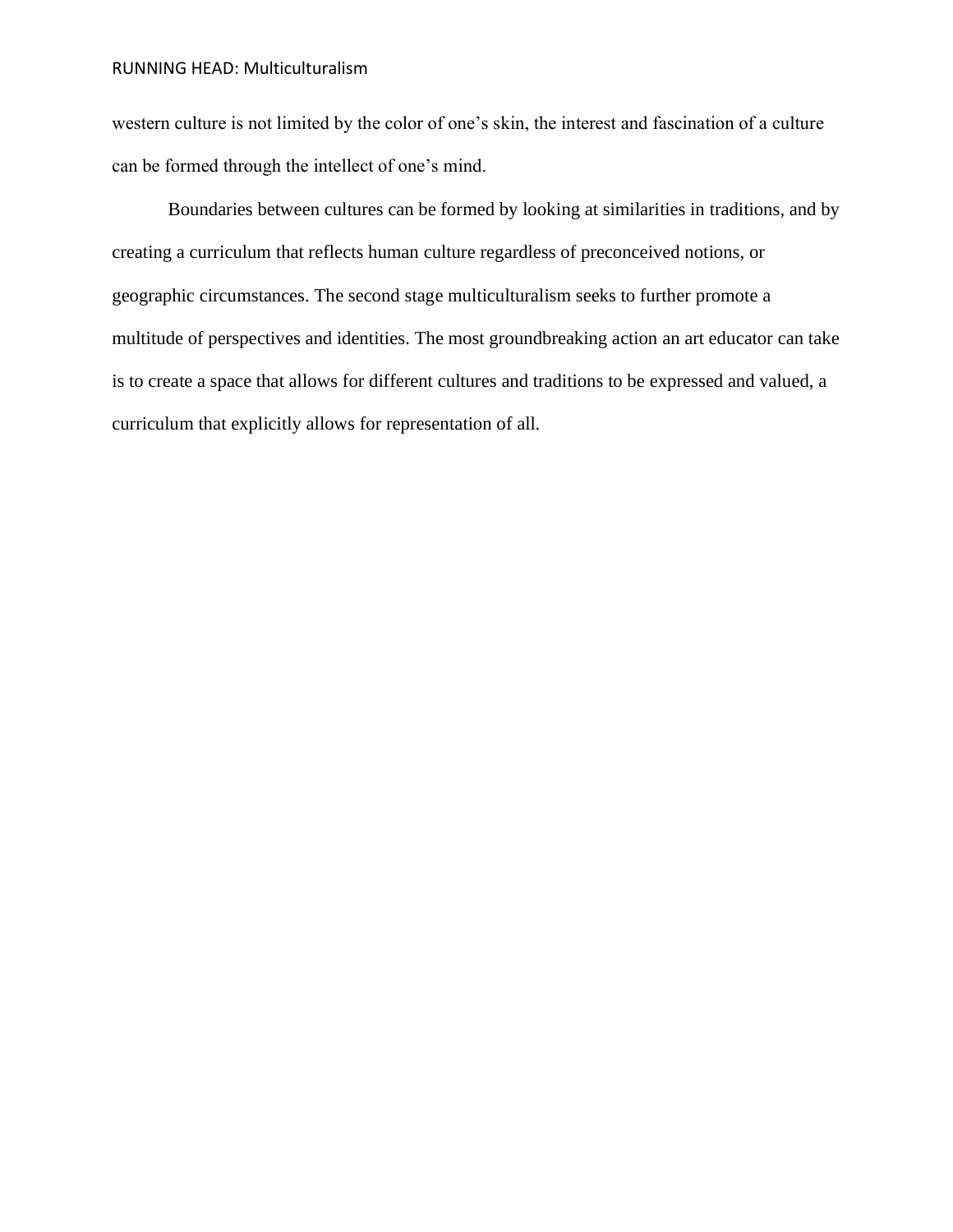### **References**

- Adejumo, C. (2002) Considering Multicultural Art Education*, Art Education*, 55:2, 33-39.
- Billings M. (1995) Issues vs. Themes, *Art Education*, 48:1, 21-56, DOI: 10.1080/00043125.1995.11652310
- Cahan, S. & Kocur, Z. (1994) Contemporary Art and Multicultural Education, *Art Education*, 47:2, 25-33, DOI: 10.1080/00043125.1994.11652261
- Collins, G. (1981). Feminist approaches to sex equity in art education. *The Journal of Aesthetic Education*, 15 (2), 83-9
- Collins, G., & Sandell, R. (1992). The Politics of Multicultural Art Education. *Art Education*, 45(6), 8-13. doi:10.2307/3193311
- Davenport, M. (2000). Culture and Education: Polishing the Lenses. *Studies in Art Education, 41*(4), 361-375. doi:10.2307/1320679
- Delacruz, E. (1995). Multiculturalism and Art Education: Myths, Misconceptions, and Misdirections. *Art Education,48*(3), 57-61. doi:10.2307/3193523

Kang Song, Y. I. (2009) Identity and Duality, *Art Education*, 62:6, 19-24.

Katter, E. (1995) Multicultural Connections: Craft & Community, *Art Education*, 48:1, 8-13, DOI: 10.1080/00043125.1995.11652308